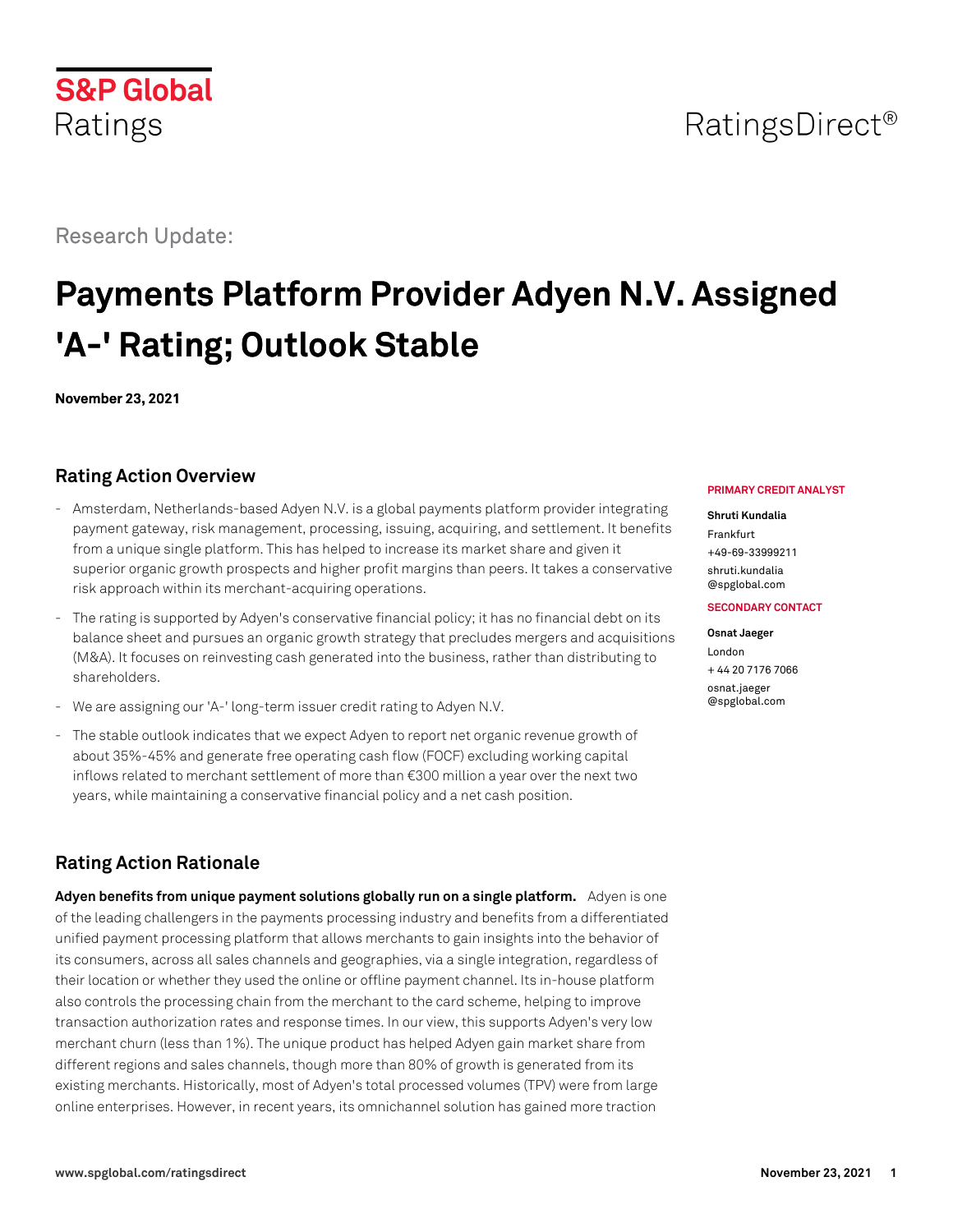within its target merchant base and point-of-sale (POS) volumes have grown to contribute over 10% of TPV.

**We expect Adyen to continue delivering above-average organic growth in 2021 and 2022.** Adyen competes with various payment solutions providers, such as Fidelity National Information Services (FIS) and Fiserv Inc. in the U.S. and with FIS and Worldline in Europe. In addition, it also competes with traditional banks and online payment systems like Paypal. The company's strong omnichannel proposition has allowed it to win over new large global customers. Some of its omnichannel wins include the Body Shop, LVMH, and Dick's Sporting Goods. Further, it also has leading internet-based platforms such as eBay, Spotify, Booking.com, Uber, and Groupon, as its clients.

**The company reported resilient operating performance, with net revenue growth of about 28% in 2020, despite the lockdowns.** Although the pandemic adversely affected in-store volumes, Adyen outperformed most of its competitors thanks to its exposure to large internet-based service-providing merchants that boomed during lockdown, relatively limited exposure to POS transactions and benefit from the transition to digital platforms. The company also benefitted from the surge in online retail volumes during 2020. Most of its peers reported an organic decline in revenue. We expect Adyen's net revenue to grow by about 45% in 2021 and 36% in 2022, based on existing and merchant additions, underpinned by Adyen's unified platform. Its global omnichannel integration and data enablement supported merchant's operations, particularly when the pandemic started in 2020.

**Focus on organic growth and ecommerce helps to further improve profitability above the market average.** Unlike most of its competitors, Adyen focuses on pursuing only organic growth, so that it continues to benefit from a single platform. In our opinion, although inorganic growth could add scale and breadth to the service portfolio, it would also erode the margin profile by adding integration costs and the cost of running and developing multiple platforms. In addition, 85% of Adyen's revenue is from e-commerce transactions, which have a lower cost compared with POS (in-store) transactions. As a result, Adyen benefits from superior EBITDA margin compared with its peer group. For Adyen, any incremental features or improvement/innovation is done on the platform and thus can be scaled globally to the entire customer base efficiently at minimal cost. As a result, S&P Global Ratings-adjusted EBITDA-to-revenue (net of pass-through costs) and return on capital, at 56.4% and 35.7%, respectively, in 2020, were above the peer average for its rated peers. We expect margins to improve further to 59% in 2021 and 61% in 2022.

**Adyen benefits from large low risk merchants and limits exposure to risky customers** Adyen's customer base includes a substantial amount of large, high-volume merchants. Such clients typically have better credit than smaller retail merchants, which further contributes to Adyen's low churn rate. In addition, Adyen's conservative policies mean that it limits its exposure to risky industries that have a long lead time to delivery, such as airlines. As such, despite its e-commerce focus, it is exposed to relatively low chargeback risk. At the same time, Adyen is also expanding into higher-margin mid-market and platform segments. We expect the economies of scale to outweigh the declining take rate, which contracts as the process volume from merchant goes up.

**Adyen has a well-diversified geographic presence.** Adyen continues to expand its geographic presence and is among the most balanced in terms of geographic presence among peers. It generated about 62% of its net revenue in 2020 from Europe, 19% from North America, 9% from Asia-Pacific, and about 9% from Latin America. Now that it has a U.S. branch banking license, we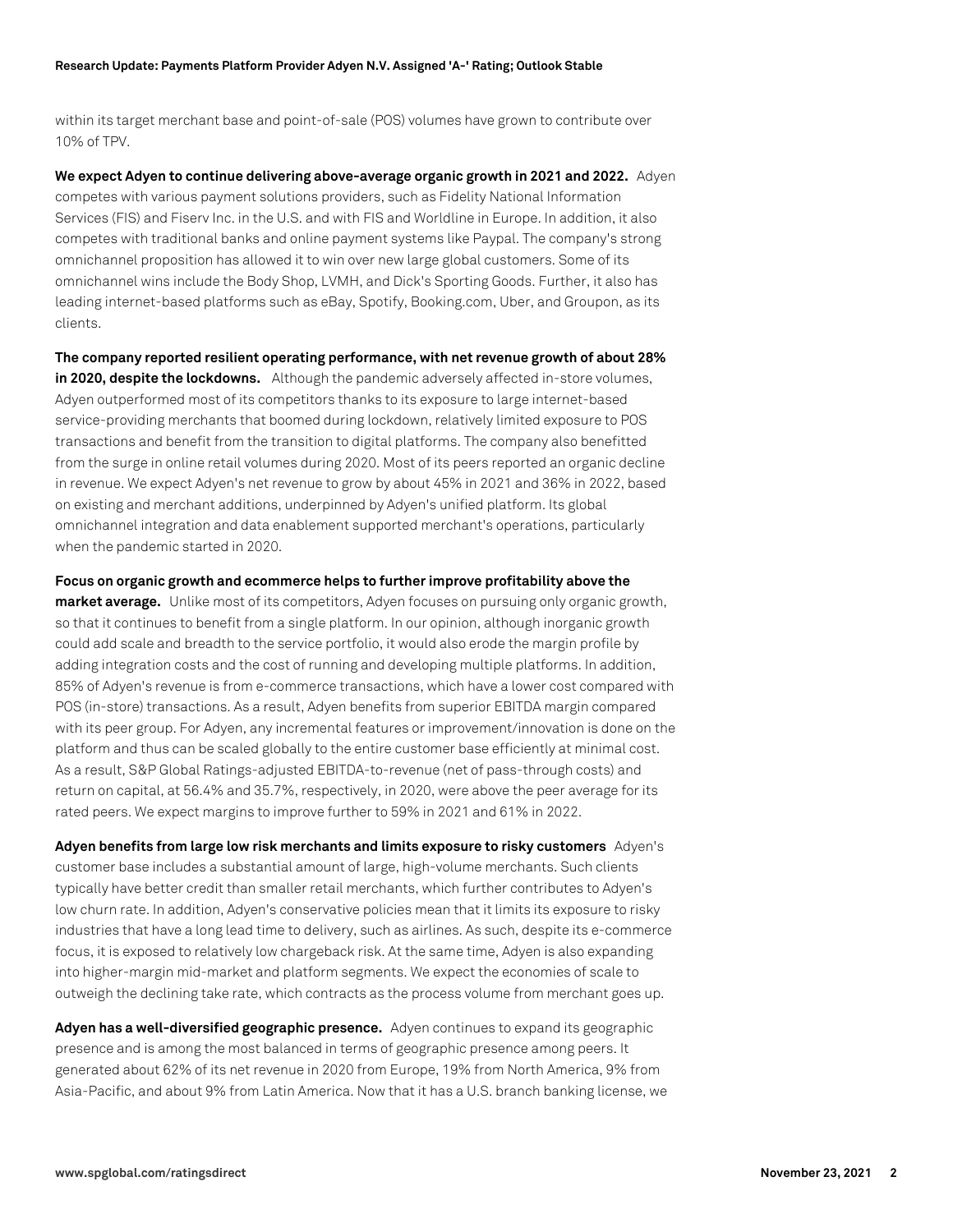expect the company to be able to offer full-service merchant accounts, as it does in Europe. This will simplify the settlement process and reduce reliance on external banks.

**Adyen remains a challenger and has a smaller product portfolio than larger peers.** Given the scale of operations of incumbent players, we still see Adyen as a challenger that is slowly gaining market share (as indicated by its strong organic growth). It still lags the incumbent payment processors in terms of the scale and breadth of its product portfolio. We view Adyen's business risk as weaker than that of larger and diversified fintech companies such as Fiserv, FIS, and Global Payments. These companies have increased the scale of their operations and the breadth of their product portfolio through acquisitions.

**Adyen's customer concentration exceeds that of incumbent platforms, but has been reducing.** Adyen predominantly has large customers and is also expanding its presence in the mid-market segment. Historically, Adyen's customer concentration was higher than peers but it has significantly improved over the past few years.

**Adyen does not have any meaningful financial risk and we expect it to maintain a conservative financial policy.** Adyen built up a net cash position of about €1.0 billion in 2020 (net of €1.7 billion of cash separately held for merchant settlement) thanks to its focus on organic growth and good free operating cash flow (FOCF) generation. Excluding settlement-related working capital movements, Adyen maintained a strong FOCF conversion rate of 76% of EBITDA in 2020. This highlights its modest own working capital needs, low tax payments, modest capital expenditure (capex), and minimal interest payments. The company's lack of external financial debt, as a result of its very conservative financial policy, reduces interest payments and also precludes distributions to shareholders and business acquisitions. We have assumed no shareholder returns to be distributed over the next two-to-three years as retained earnings continue to support and finance the organic growth strategy. Historically, the company has invested about 3.5% of revenue as capex, including software development. We expect the company to step-up its investment in capex, including software development costs, to about 4%-5% a year going forward as it expands its geographic footprint.

# **Outlook**

The stable outlook indicates that we expect Adyen to report net organic revenue growth of about 35%-45% and FOCF generation of more than €300 million a year over the next two years, while maintaining a conservative financial policy and a net cash position.

### **Upside scenario**

We do not expect an upgrade over the next 12-24 months as we do not expect a material change in Adyen's product portfolio, absent inorganic measures.

We could raise the rating if Adyen gains meaningful scale comparable with some of the larger peers while continuing to improve its margins and market share.

### **Downside scenario**

We could consider a downgrade if Adyen deviates from the current financial policy; for example, if it were to undertake a debt-financed acquisition, dividend recapitalization, or repurchases.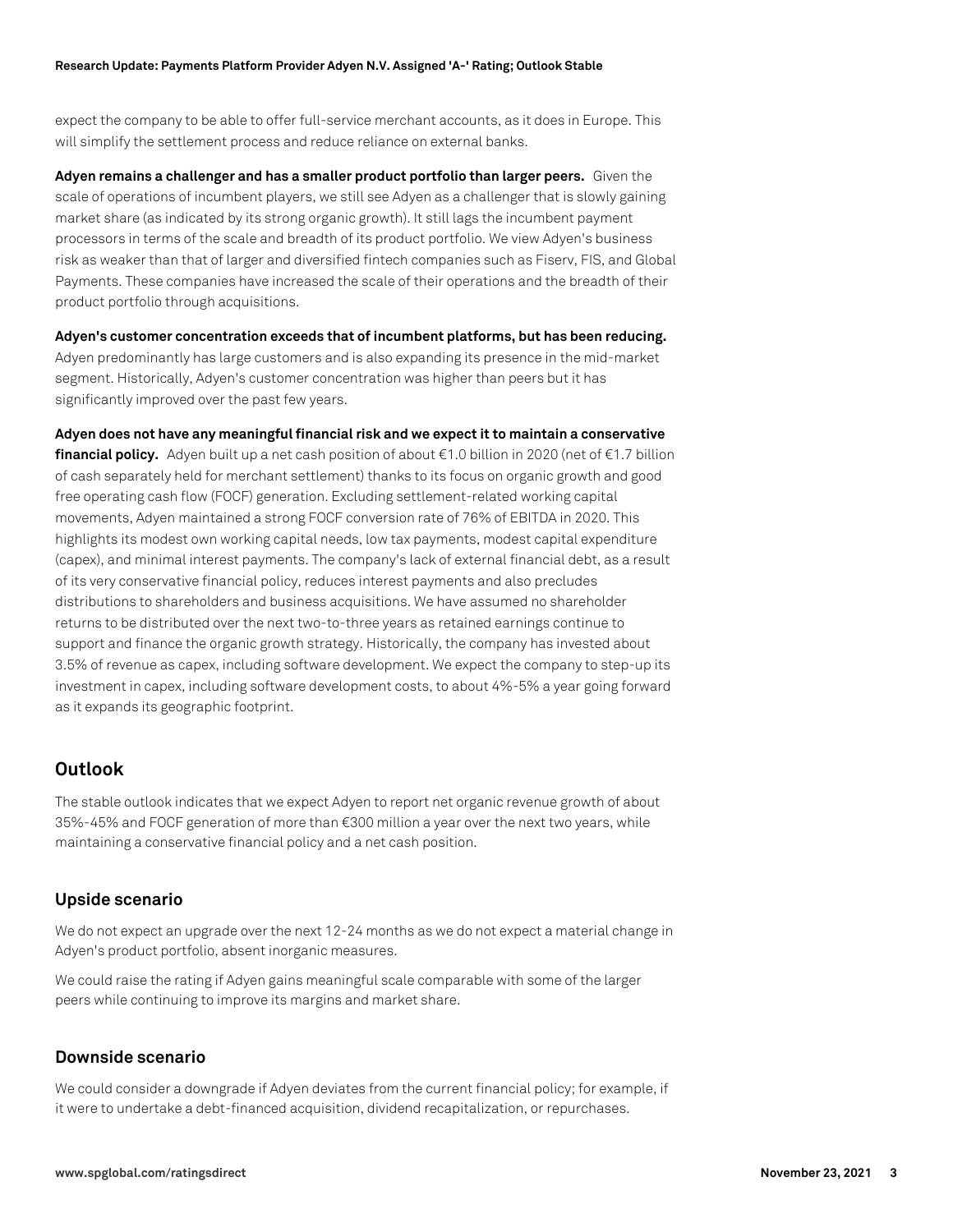### **Company Description**

Headquartered in Amsterdam, Netherlands, Adyen is a global payments platform that combines gateway, risk management, processing, issuing, acquiring, and settlement into a single integration. In line with its organic growth philosophy, the company builds everything in-house. Its global licensing footprint includes a banking license in Europe, a branch license in the U.S., and acquiring licenses in several other countries, which further supports this approach.

For 2020, the company generated €684 million as net revenue from North America (19%), Europe (62%), Asia-Pacific (9%), and Latin America (9%). Adyen is publicly listed in Euronext Amsterdam and has a market capitalization of about €78 billion.

## **Our Base-Case Scenario**

#### **Assumptions**

- Global macroeconomic conditions to improve, with U.S. GDP growth of 5.7% and 4.1% in 2021 and 2022, respectively; and European GDP growth of 5.0% and 4.1% in 2021 and 2022, respectively. We also expect the industrywide shift toward card and digital payments to continue over next two years.
- Growth in processed transaction volume growth in 2021 forecast at 60%-62%, as lockdown restrictions that affected in-store volume in 2020 were lifted. Growth largely stems from existing clients, through the capture of a greater share of clients' transaction volumes, new merchant wins, and further penetration into integration with platforms and the mid-market segment. We expect processed transaction volume growth of 39%-40% in 2022.
- Net revenue growth of nearly 44%-46% in 2021 and about 35%-37% in 2022, driven by processed transaction volume growth, partially offset by declining net take rates.
- Adjusted EBITDA margins of 9.5%-10.0% in 2021, declining to about 9.0%-9.5% in 2022. Based on revenue, less pass-through costs, this is equivalent to margins of 58%-60% in 2021, rising to 60%-62% in 2022. This reflects continued gains from operating leverage.
- Annual capex including development costs to represent 4%-5% of revenue in both 2021 and 2022. This includes capitalized software development costs of about €4 million-€7 million that are expensed under our standard adjustments.

Based on these assumptions, we arrive at the following credit measures:

- Adjusted cash funds from operations of €475 million-€500 million in 2021, improving to €675 million-€700 million in 2022.
- Adjusted FOCF of just above €300 million in 2021 and €325 million-€350 million in 2022, excluding annual net working capital inflows from merchant settlement activities.

# **Liquidity**

Adyen's exceptional liquidity is based on its significant cash balance and free cash flow generation, coupled with limited liquidity needs due to a very conservative financial policy--that is, a lack of external debt, dividend payments, or sizable business acquisitions. As a result, we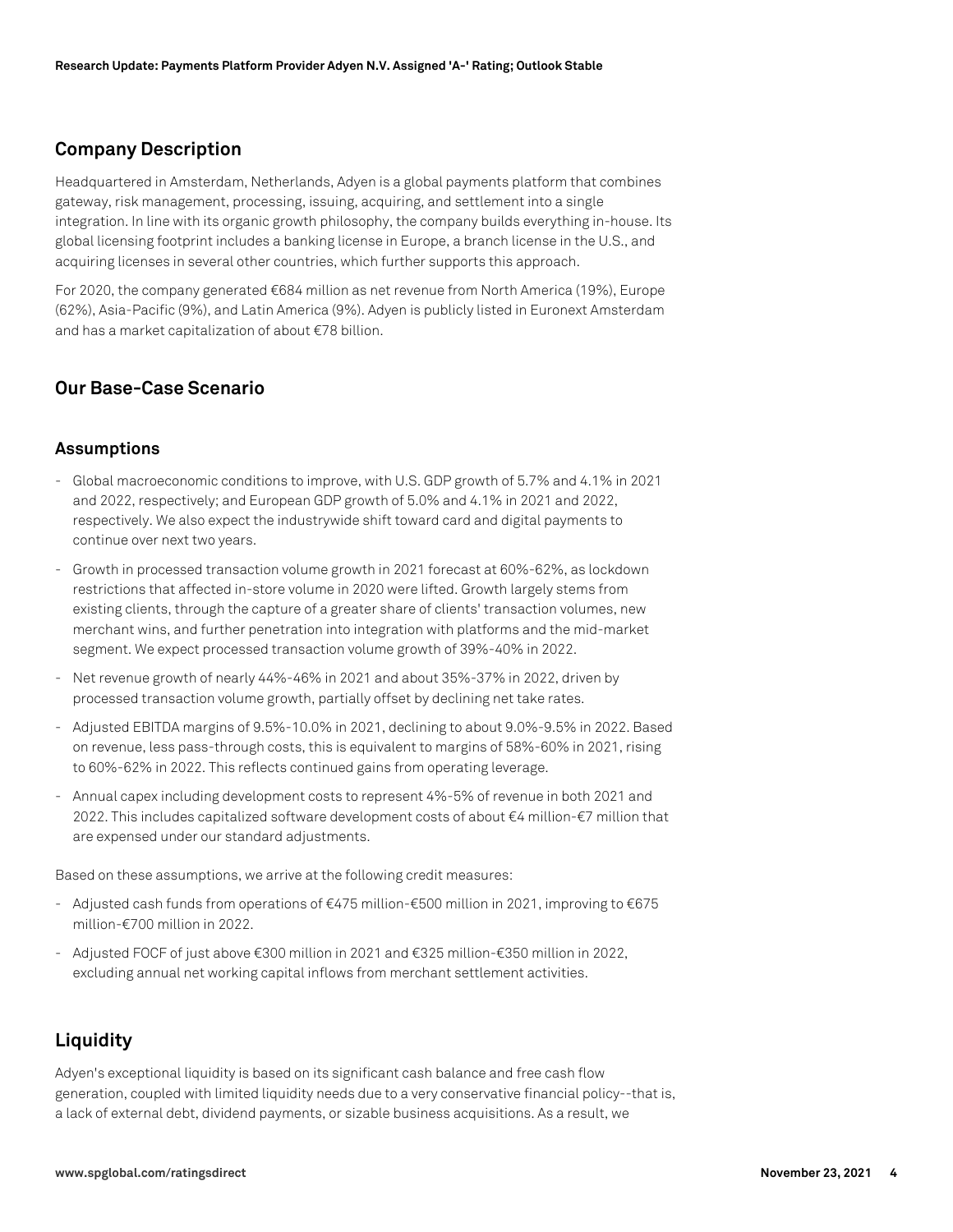#### **Research Update: Payments Platform Provider Adyen N.V. Assigned 'A-' Rating; Outlook Stable**

forecast sources of liquidity to exceed uses by over 25x in the 24 months from June 30, 2021.

We expect the following principal sources of liquidity over the 12 months from June 30, 2021:

- Cash and liquid investments of about €1.25 billion, excluding cash held for settling merchant payables and thus unavailable for general corporate purposes; and
- Cash FFO of about €550 million-€570 million.

Principal uses of liquidity over the same period:

- Capex of about €55 million-€65 million; and
- Intrayear working capital requirements of around €10 million.

## **Ratings Score Snapshot**

Issuer Credit Rating: A-/Stable/--

Business risk: Satisfactory

- Country risk: Low
- Industry risk: Intermediate
- Competitive position: Satisfactory

Financial risk: Minimal

- Cash flow/Leverage: Minimal

Anchor: a-

#### Modifiers

- Diversification/Portfolio effect: Neutral (no impact)
- Capital structure: Neutral (no impact)
- Financial policy: Neutral (no impact)
- Liquidity: Exceptional (no impact)
- Management and governance: Strong (no impact)
- Comparable rating analysis: Neutral (no impact)

Stand-alone credit profile: a-

# **Related Criteria**

- General Criteria: Environmental, Social, And Governance Principles In Credit Ratings, Oct. 10, 2021
- General Criteria: Group Rating Methodology, July 1, 2019
- Criteria | Corporates | General: Corporate Methodology: Ratios And Adjustments, April 1, 2019
- Criteria | Corporates | General: Methodology And Assumptions: Liquidity Descriptors For Global Corporate Issuers, Dec. 16, 2014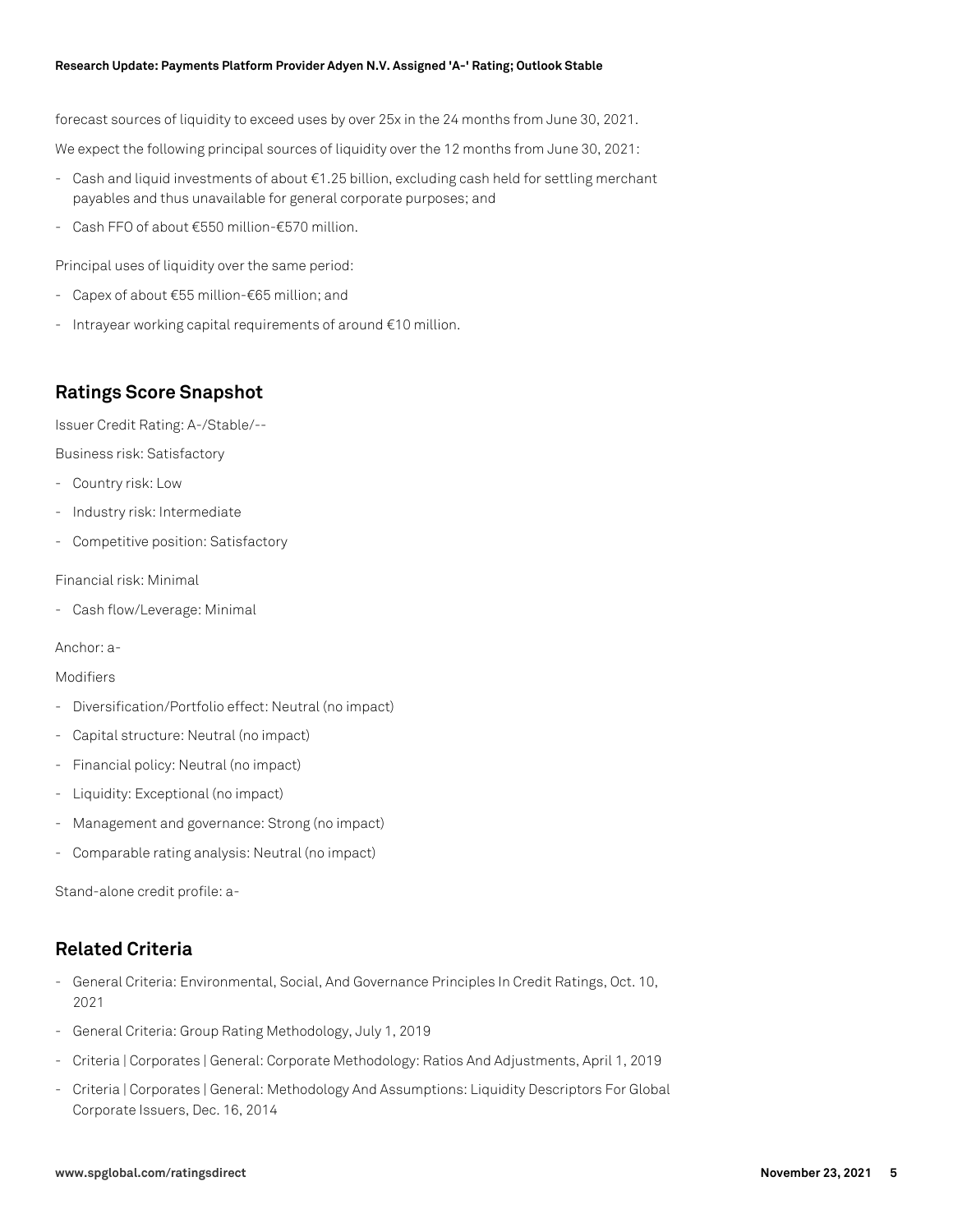#### **Research Update: Payments Platform Provider Adyen N.V. Assigned 'A-' Rating; Outlook Stable**

- General Criteria: Methodology: Industry Risk, Nov. 19, 2013
- General Criteria: Country Risk Assessment Methodology And Assumptions, Nov. 19, 2013
- Criteria | Corporates | General: Corporate Methodology, Nov. 19, 2013
- General Criteria: Methodology: Management And Governance Credit Factors For Corporate Entities, Nov. 13, 2012
- General Criteria: Principles Of Credit Ratings, Feb. 16, 2011

# **Ratings List**

#### **New Rating**

#### **Adyen N.V.**

Issuer Credit Rating A-/Stable/--

Certain terms used in this report, particularly certain adjectives used to express our view on rating relevant factors, have specific meanings ascribed to them in our criteria, and should therefore be read in conjunction with such criteria. Please see Ratings Criteria at www.standardandpoors.com for further information. A description of each of S&P Global Ratings' rating categories is contained in "S&P Global Ratings Definitions" at https://www.standardandpoors.com/en\_US/web/guest/article/-/view/sourceId/504352 Complete ratings information is available to subscribers of RatingsDirect at www.capitaliq.com. All ratings affected by this rating action can be found on S&P Global Ratings' public website at www.standardandpoors.com. Use the Ratings search box located in the left column. Alternatively, call one of the following S&P Global Ratings numbers: Client Support Europe (44) 20-7176-7176; London Press Office (44) 20-7176-3605; Paris (33) 1-4420-6708; Frankfurt (49) 69-33-999-225; Stockholm (46) 8-440-5914; or Moscow 7 (495) 783-4009.